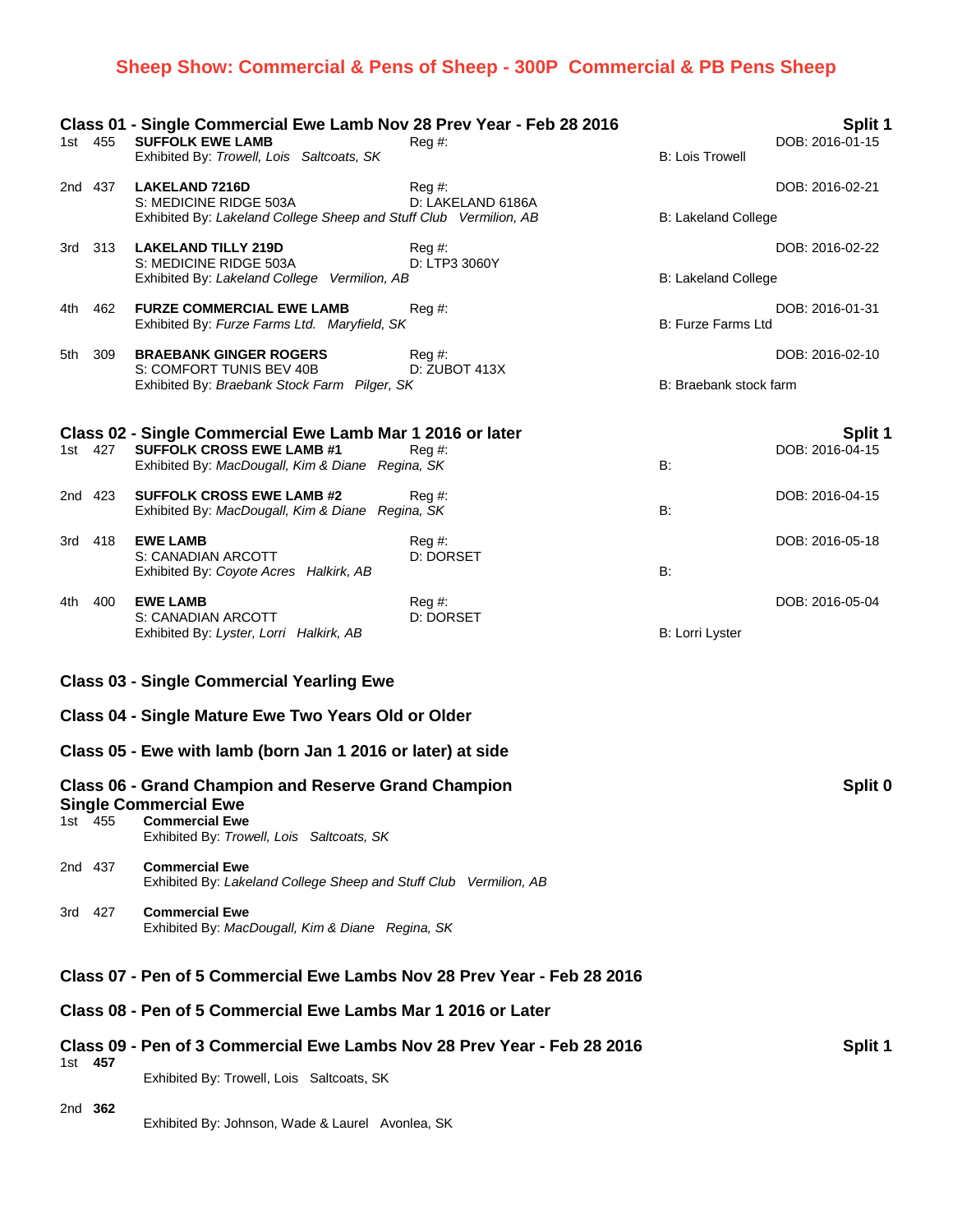| Class 10 - Pen or 3 Commercial Ewe Lambs Mar 1 2016 or Later                                                                             |                                                                                                                        |         |  |
|------------------------------------------------------------------------------------------------------------------------------------------|------------------------------------------------------------------------------------------------------------------------|---------|--|
| 1st 315                                                                                                                                  | Exhibited By: Lakeland College Vermilion, AB                                                                           |         |  |
| 2nd 419                                                                                                                                  | Exhibited By: MacDougall, Kim & Diane Regina, SK                                                                       |         |  |
|                                                                                                                                          | Class 11 - Pen of 2 Commercial Ewe Lambs Nov 28 Prev Year - Feb 28 2016                                                | Split 1 |  |
| 1st 464                                                                                                                                  | Exhibited By: Furze Farms Ltd. Maryfield, SK                                                                           |         |  |
| 1st 371                                                                                                                                  | Class 12 - Pen of 2 Commercial Ewe Lambs Mar 1 2016 or Later                                                           | Split 1 |  |
|                                                                                                                                          | Exhibited By: Double L Farms Fox Valley, SK                                                                            |         |  |
| 1st 335                                                                                                                                  | <b>Class 13 - Pen of 2 Commercial Yearling Ewes</b>                                                                    | Split 1 |  |
|                                                                                                                                          | Exhibited By: Goudy, Billy Stoughton, SK                                                                               |         |  |
|                                                                                                                                          | Class 14 - Pen of Two Commercial Mature Ewes Two Years Old or Older                                                    | Split 1 |  |
| 1st 413                                                                                                                                  | Exhibited By: Coyote Acres Halkirk, AB                                                                                 |         |  |
| Split 0<br><b>Class 15 - Grand Champion and Reserve Grand Champion Pen</b><br>of Commercial Ewes<br><b>Commercial Ewe Pen</b><br>1st 457 |                                                                                                                        |         |  |
| 2nd 464                                                                                                                                  | Exhibited By: Trowell, Lois Saltcoats, SK<br><b>Commercial Ewe Pen</b><br>Exhibited By: Furze Farms Ltd. Maryfield, SK |         |  |
| Class 16 - Pen of 3 PB Ewe Lambs (all breeds) Nov 28 Prev Year - Feb 28 2016                                                             |                                                                                                                        |         |  |
|                                                                                                                                          | Class 17 - Pen of 3 PB Ewe Lambs (all breeds) Mar 1 2016 or Later                                                      |         |  |
|                                                                                                                                          | Class 18 - Pen of Two PB Yearling Ewes (all breeds)                                                                    |         |  |

## **Class 19 - Grand Champion and Reserve Grand Champion Pen of PB Ewes**

## **Market Lamb Competition - 300M Market Lambs**

|     | 1st 472 | Class 01 - Wether or Ewe Lamb: 90 - 120 lbs<br><b>WIENS C 39D</b><br>S: WIENS C 28A<br>Exhibited By: Wiens, Clinton Drake, SK | Reg #:<br>D: WIENS C 16B |                                     | Split 1<br>DOB: 2016-02-22 |
|-----|---------|-------------------------------------------------------------------------------------------------------------------------------|--------------------------|-------------------------------------|----------------------------|
|     |         |                                                                                                                               |                          | <b>B: CLINT WIENS</b>               |                            |
|     | 2nd 352 | <b>MARKET LAMB WETHER #2</b><br>Exhibited By: Johnson, Wade & Laurel Avonlea, SK                                              | $\text{Re}q \#$ :        | <b>B: WADE &amp; LAUREL JOHNSON</b> | DOB: 2016-05-27            |
| 3rd | 366     | <b>CREAM</b><br>Exhibited By: Larson, Jocelyn Southey, SK                                                                     | Reg#                     | B:                                  | DOB: 2016-04-26            |
| 4th | 333     | <b>MARKET LAMB</b><br>Exhibited By: Goudy, Billy<br>Stoughton, SK                                                             | Reg#                     | <b>B: Carter Goudy</b>              | DOB: 2016-05-05            |
| 5th | 420     | <b>MARKET LAMB</b><br>Exhibited By: MacDougall, Kim & Diane Regina, SK                                                        | $\text{Re}q \#$ :        | B: Kim & Diane macdougall           | DOB: 2016-05-20            |
| 6th | 345     | <b>THE GOVAN RANCH 55D</b><br>Exhibited By: The Govan Ranch Englefeld, SK                                                     | Reg #:                   | B: The Govan Ranch                  | DOB: 2016-05-03            |